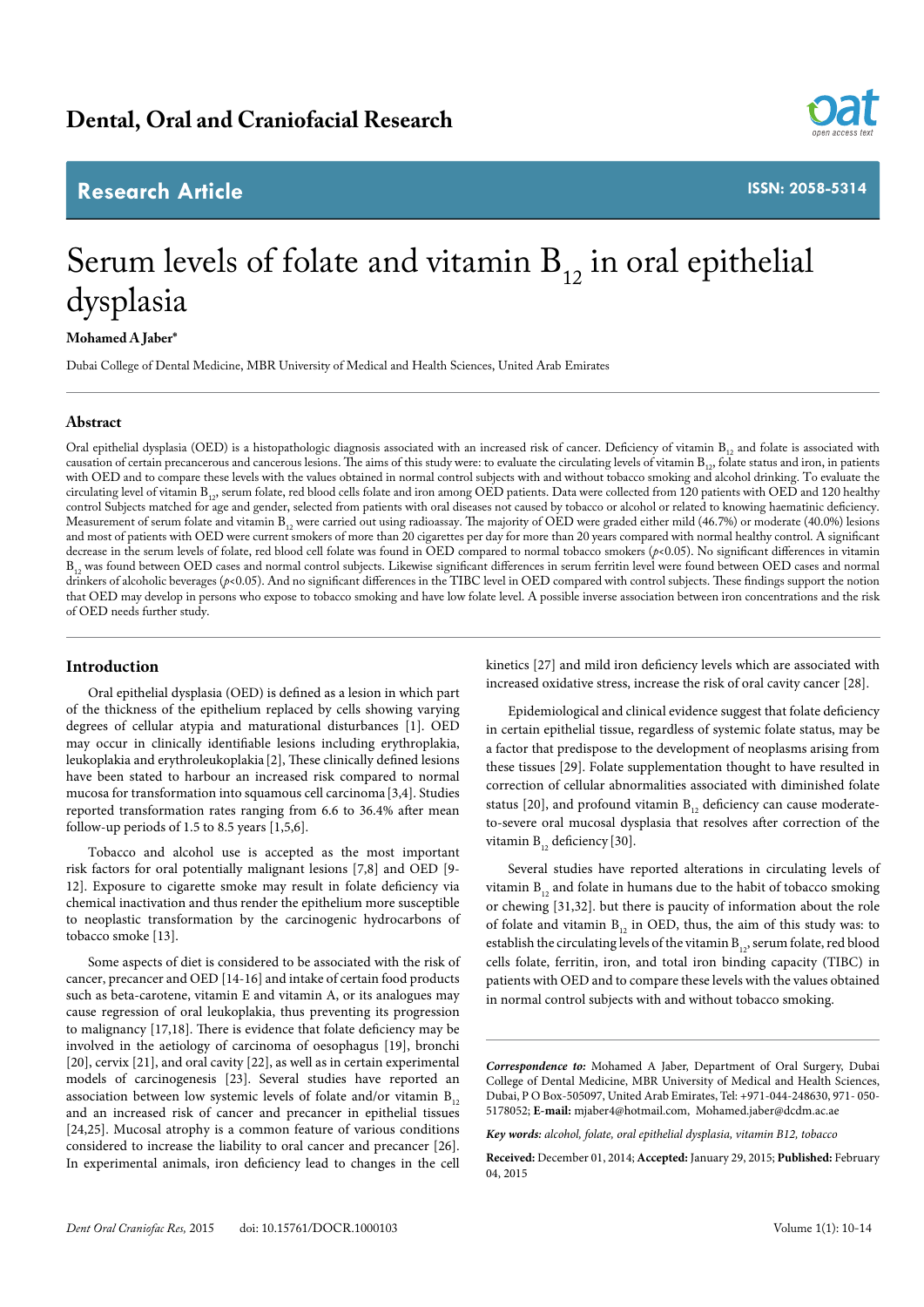# **Materials and methods**

# **Study population**

The study group comprised a total of 120 patients with histologically confirmed OED (64 males, 56 females, median age 54 years, range 29-80) attending the Oral Surgery Oral Medicine Department of the College of Dentistry, Ajman University of Science and Technology, United Arab Emirates between 2002 and June 2012 were selected for the study after obtaining their informed consent. Control subjects were selected from those attending the college dental clinics with oral diseases not caused by smoking or drinking or related to known haematinic deficiency. Control participants were from same geographic area as the patients. Patients and control subjects were matched for gender, and date of birth (within 5 years). A total of 120 patients with OED and 120 control subjects were included in the study. Case and control subjects were interviewed in person and relevant data was collected in a standard, structured questionnaire. Information on prior use of tobacco and alcohol, type, site, duration of the dysplastic lesions, Dysplastic lesions have been classified microscopically according to degree of cytologic atypia and changes in architectural patterns, by a single pathologist into mild, moderate and severe dysplasia [1], treatment, lifelong occupational history, past medical history, and family history of OED and cancer were also collected. A current smoker was defined as someone who had smoked within the year preceding diagnosis, and previous smoker as some one who had smoked but had stopped more than one year prior to diagnosis. Questions regarding the major parameters of tobacco use included: type of tobacco used (filter cigarettes, cigars, pipe, roll-up and chewing tobacco/taking snuff, chew betel quid); duration of smoking in years; average number of cigarette smoked per day. Data on alcohol consumption included: type of alcoholic beverage used, amount of alcohol consumed per day (glass/daily) and total duration of drinking in years. Because most of the patients with OED (74.2%) were smokers, and because cigarette smoking can determine alterations in vitamin  $B_{12}$ , and folate status and may be a confounding factor, the results from patients with OED was compared with the results from an age-matched and gender-matched control group of 59 smokers and with the results from another agematched and gender-matched control group of 61 nonsmokers. All participants in the smoker group were current smokers, and all participants in the non-smoker group did not ever smoke.

Because heavy alcohol drinking can alter folate absorption and metabolism and also considered as a risk factor for head and neck carcinoma and OED, this may have a confounding effect in the study, thus any known heavy drinkers were excluded from the study. No participants who were included in the study had received folate or vitamin  $B_{12}$  supplements in the last 6 months before the study. In addition, nutritional status may be the primary determinant of folate and vitamin  $B_{12}$  levels so any participant with clinically evident nutritional deficiencies was excluded from the study. All subjects gave written informed consent to participate in the study. The study protocol was approved by the institutional review boards at the College of Dentistry of Ajman University of Science and Technology.

# **Haematological assessment**

A venous blood sample was drawn from each patient and control subject and divided for determination of serum folate, red blood cell folate, vitamin  $B_{12}$ , iron, ferritin and total iron binding capacity (TIBC). Blood samples were stabilized and frozen at -70°C until assayed. The complete blood count (CBC) included determination of haemoglobin, red blood cell, red blood cell indices, and white blood cells with

differential using standard methods. All blood samples from patients and controls were drawn in the morning to provide consistency in interpretation of results. Serum folate, whole blood folate and RBC folates were measured in duplicate using standard technique [33,34]. None of the patients or controls was taking any medications at the time of testing.

# **Data analysis**

Statistical procedures were carried out using the SPSS programme (version 16·0, SPSS Inc., Chicago, IL, USA for Windows). Analysis of the differences between serum folate, red blood cell folate, vitamin  $B_{1,2}$ , iron, total iron binding capacity and ferritin among cases and controls was carried out using Student's t-test. Significance was accepted when the *p*-value was less than 0.05.

#### **Results**

#### **Demographic details**

Age and gender distribution of the study subjects is detailed in Table 1. Most cases were male (53.3%), and the median age at diagnosis of the patients was 54 years (range 29 to 80). The majority of OED were graded as mild (46.7%) or moderate (40.0%) epithelial dysplasia.

# Serum folate, red blood cell folate and vitamin B<sub>12</sub> among **cases and control subjects**

Mean serum levels of vitamin  $B_{12}$ , folate, and red blood cells folate in normal non-smokers and smokers control subjects compared with OED are detailed in Table 2. A significant decrease in the serum levels of folate, red blood cell folate were found in OED compared to normal tobacco smokers ( $p$ <0.05). No significant differences in vitamin  $B_{12}$  was found between OED cases and normal control subjects.

# **Serum ferritin, iron and total iron binding capacity among cases and control subjects**

**Table 1.** Demographic characteristics of patients with oral epithelial dysplasia and control subjects.

|                           | Cases          |               | Control        |               |
|---------------------------|----------------|---------------|----------------|---------------|
| <b>Variables</b>          | N <sub>0</sub> | $\frac{0}{0}$ | N <sub>0</sub> | $\frac{0}{0}$ |
| Age (years)               |                |               |                |               |
| $<$ 30                    | 1              | 0.8           | 3              | 2.5           |
| $30 - 50$                 | 43             | 35.8          | 40             | 33.3          |
| 51-70                     | 60             | 50.0          | 57             | 47.5          |
| > 70                      | 16             | 13.3          | 20             | 16.7          |
| Total                     | 120            | 100.0         | 120            | 100.0         |
| Gender                    |                |               |                |               |
| Male                      | 64             | 53.3          | 64             | 53.3          |
| Female                    | 56             | 46.7          | 56             | 46.7          |
| Total                     | 120            | 100.0         | 120            | 100.0         |
| <b>Marital status</b>     |                |               |                |               |
| Single                    | 10             | 8.3           | 15             | 12.5          |
| Married                   | 81             | 67.5          | 72             | 60.0          |
| Widow                     | 17             | 14.1          | 19             | 15.8          |
| Divorce                   | 12             | 10.0          | 14             | 11.7          |
| Total                     | 120            | 100.0         | 120            | 100.0         |
| <b>Income Status</b>      |                |               |                |               |
| Low                       | 67             | 55.8          | 42             | 35.0          |
| Middle                    | 35             | 29.2          | 56             | 46.7          |
| High                      | 18             | 15.0          | 22             | 18.3          |
| Total                     | 120            | 100.0         | 120            | 100.0         |
| Oral epithelial dysplasia |                |               |                |               |
| Mild                      | 56             | 46.7          |                |               |
| Moderate                  | 48             | 40.0          |                |               |
| Severe                    | 16             | 13.3          |                |               |
| Total                     | 120            | 100.0         |                |               |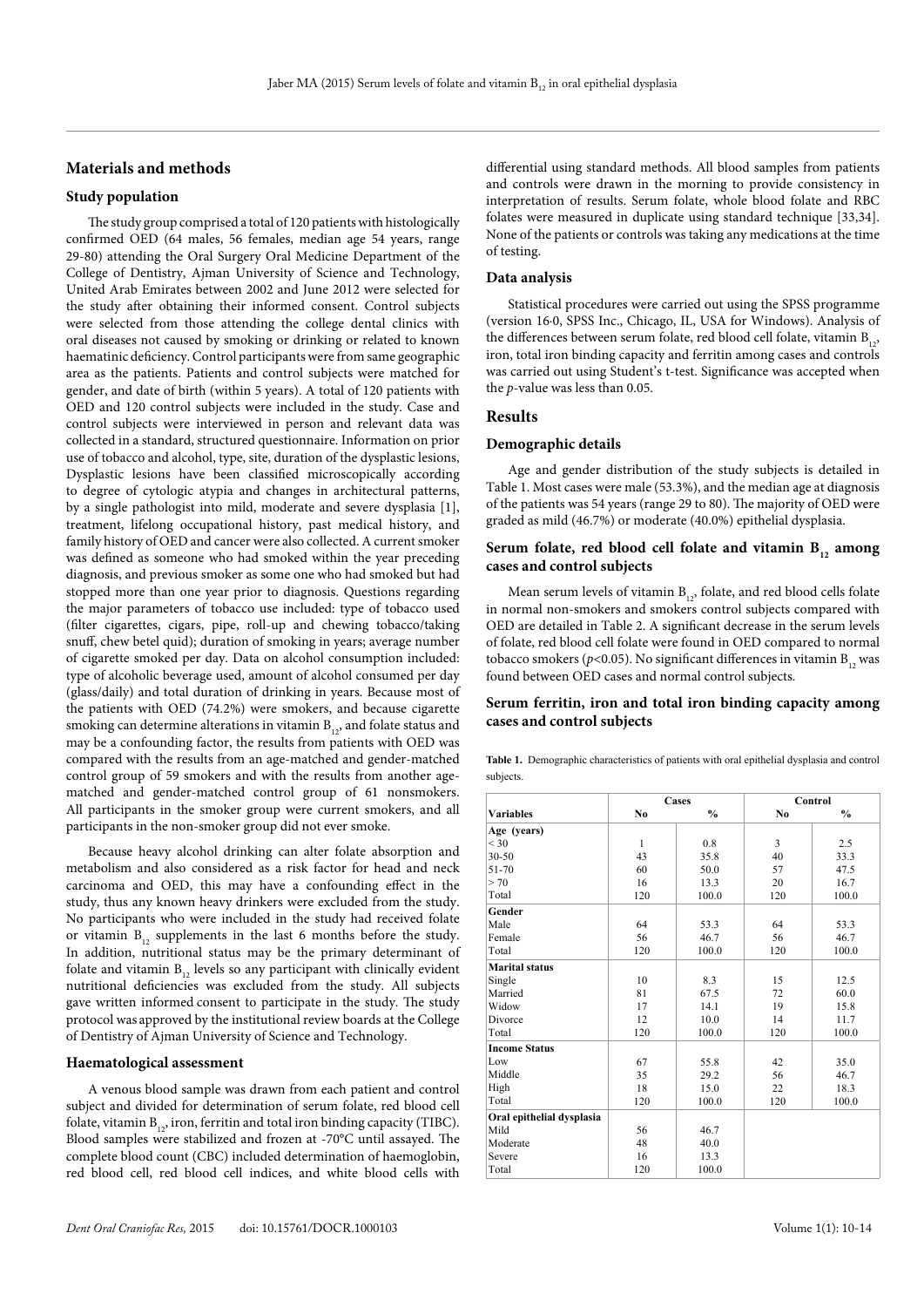#### **Table 2.** Serum and Red Blood cell folate and serum vitamin B<sub>12</sub> in patients with oral epithelial dysplasia and control subjects.

| <b>Groups</b>      | No  | Serumm Folate µg/l<br>$Mean \pm SD$ | RBC folate µg/l<br>$Mean \pm SD$ | $B_1$ , ng/l<br>$Mean \pm SD$ |
|--------------------|-----|-------------------------------------|----------------------------------|-------------------------------|
| (A) Oral dysplasia | 120 | 2.9                                 | 138.7<br>228.8                   | 201.3<br>277.6                |
| Controls           |     |                                     |                                  |                               |
| (B) Smokers        | 59  | 13.7<br>2.6                         | 189.7<br>587.0                   | 161.3<br>272.3                |
| (C) Non-smokers    | 61  | 10.1<br>2.8                         | 504.6 197.2                      | 193.2<br>326.9                |
| (D) Drinkers       | 55  | 3.1<br>3.4                          | 350.9<br>167.3                   | 308.7<br>177.6                |
| (E) Non-drinkers   | 65  | 3.1                                 | 392.6 186.2                      | 204.1<br>317.0                |

S.D.= Standard deviation

| Significance (t-test): |                   |                |  |  |
|------------------------|-------------------|----------------|--|--|
| <b>Serum Folate</b>    | <b>RBC</b> folate | Vitamin B12    |  |  |
| A vs B $P < 0.05$      | A vs B $P < 0.05$ | A vs B $P=0.9$ |  |  |
| A vs C $P=0.07$        | A vs C $P=0.09$   | A vs C $P=0.5$ |  |  |
| A vs D $P=0.9$         | A vs D $P=0.7$    | A vs D $P=0.8$ |  |  |
| A vs $E P=0.9$         | A vs E $P=0.6$    | A vs $E P=0.7$ |  |  |

**Table 3.** Serum ferritin, iron and total iron binding capacity in patients with oral epithelial dysplasia and control subjects.

| <b>Groups</b>      | No  | Serum Ferritin mg/l<br>$Mean \pm SD$ | Iron umol/l<br>$Mean \pm SD$ | TIBC umol/l<br>$Mean \pm SD$ |
|--------------------|-----|--------------------------------------|------------------------------|------------------------------|
| (A) Oral dysplasia | 120 | 113.3<br>118                         | 7.2<br>18.8                  | 14.9<br>58.2                 |
| Controls           |     |                                      |                              |                              |
| Smokers            | 59  | 118                                  | 12.0                         | 10.3                         |
| (B)                |     | 107                                  | 6.7                          | 58.6                         |
| Non-smokers        | 61  | 147                                  | 7.5                          | 10.2                         |
| (C)                |     | 112                                  | 14.1                         | 75.3                         |
| Drinkers           | 55  | 125                                  | 12.3                         | 12.1                         |
| (D)                |     | 103                                  | 6.9                          | 62.9                         |
| Non-drinkers       | 65  | 147                                  | 7.1                          | 14.1                         |
| Œ).                |     | 114                                  | 13.5                         | 67.9                         |

S.D.=Standard deviation

TIBC=Total iron binding capacity

#### **Significance (t-test):**

| <b>Serum Ferritin</b> | Iron           | <b>TIBC</b>    |
|-----------------------|----------------|----------------|
| A vs B $P=0.4$        | A vs B $P=0.4$ | A vs B $P=0.9$ |
| A vs C $P=0.9$        | A vs C $P=0.9$ | A vs C $P=0.7$ |
| A vs D $P=0.03$       | A vs D $P=0.6$ | A vs D $P=0.9$ |
| A vs $E P = 0.8$      | A vs $E P=0.8$ | A $vs E P=0.8$ |

Estimation of serum ferritin, iron, total iron binding capacity among cases and control subjects revealed low mean serum ferritin and iron in the control subjects compared with OED cases and significant differences in serum ferritin level were found between OED cases and normal drinkers of alcoholic beverages (*p*<0.05), but this association could reflect disease-related inflammation or comorbidity. And no significant differences in the TIBC level in OED compared with control subjects (Table 3).

# **Tobacco and alcohol habits of subjects**

Tobacco and alcohol usage are detailed in Table 4. Significantly more of OED patients were current tobacco smokers of more than 20 cigarettes per day for more than 20 years compared with normal healthy control.

# **Discussion**

It is generally agreed that tobacco consumption is a major aetiological factor for OED and many studies have shown an overrepresentation of tobacco smokers amongst patients with OED [8-11]. In this study tobacco smoking was recorded in at least 74.2% of patients with OED compared with 49.0% in healthy controls thus confirm the significance of tobacco smoking and alcohol consumption as risk factors in the aetiology of OED.

One of the harmful effects of tobacco consumption is the alterations in the plasma/serum levels of micronutrients [13,25,32,35]. In this study a decrease in the plasma folate levels was observed in the patients consuming tobacco as compared to the non smokers, thus

**Table 4.** Frequency of tobacco and alcohol usage in 120 patients with oral epithelial dysplasia and healthy control subjects.

| <b>Habits</b>              | Cases No $(\% )$ | Controls No (%) | Chi-square test $P$<br>value |
|----------------------------|------------------|-----------------|------------------------------|
| <b>Tobacco smoking</b>     |                  |                 |                              |
| Yes                        | 89 (74.2)        | 59 (49.1)       | 15.86                        |
| N <sub>0</sub>             | 31(25.8)         | 61(50.9)        | < 0.001                      |
| Total                      | 120 (100.0)      | 120(100.0)      |                              |
| <b>Years smoking</b>       |                  |                 |                              |
| $1 - 19$                   | 15(16.8)         | 34 (57.6)       |                              |
| $20 - 39$                  | 41 $(46.0)$      | 18(30.5)        | 60.96                        |
| $>39$ years                | 33 (37.2)        | 7(11.8)         | < 0.001                      |
| Total                      | 89 (100.0)       | 59 (100.0)      |                              |
| Type of tobacco habit      |                  |                 |                              |
| Filter                     | 61(68.5)         | 41 (69.4)       |                              |
| Non filter                 | 28 (31.5)        | 18(30.5)        | 0.15                         |
| Total                      | 89 (100.0)       | 59 (100.0)      | >0.001                       |
| Cigarette (per day)        |                  |                 |                              |
| $1-9$                      | 8(9.0)           | 22(37.2)        |                              |
| $10-19$                    | 19(21.3)         | 15(25.4)        | 117.77                       |
| $20 - 29$                  | 30(33.7)         | 13(22.0)        | < 0.001                      |
| >29                        | 32(36.0)         | 9(15.2)         |                              |
| Total                      | 89 (100.0)       | 59 (100.0)      |                              |
| <b>Alcohol consumption</b> |                  |                 |                              |
| Yes                        | 18(15.0)         | 55 (45.8)       | 26.95                        |
| N <sub>0</sub>             | 102(85.0)        | 65(54.2)        | < 0.001                      |
| Total                      | 120(100.0)       | 120 (100.0)     |                              |

confirming recent observation by Almadori *et al*. from Italy [36] who found that serum folate levels were significantly lower in patients with head and neck carcinoma and in patients with laryngeal leukoplakia compared with serum folate levels in both the smoker and nonsmoker control group. Likewise, Ramaswamy *et al*. [25] have reported low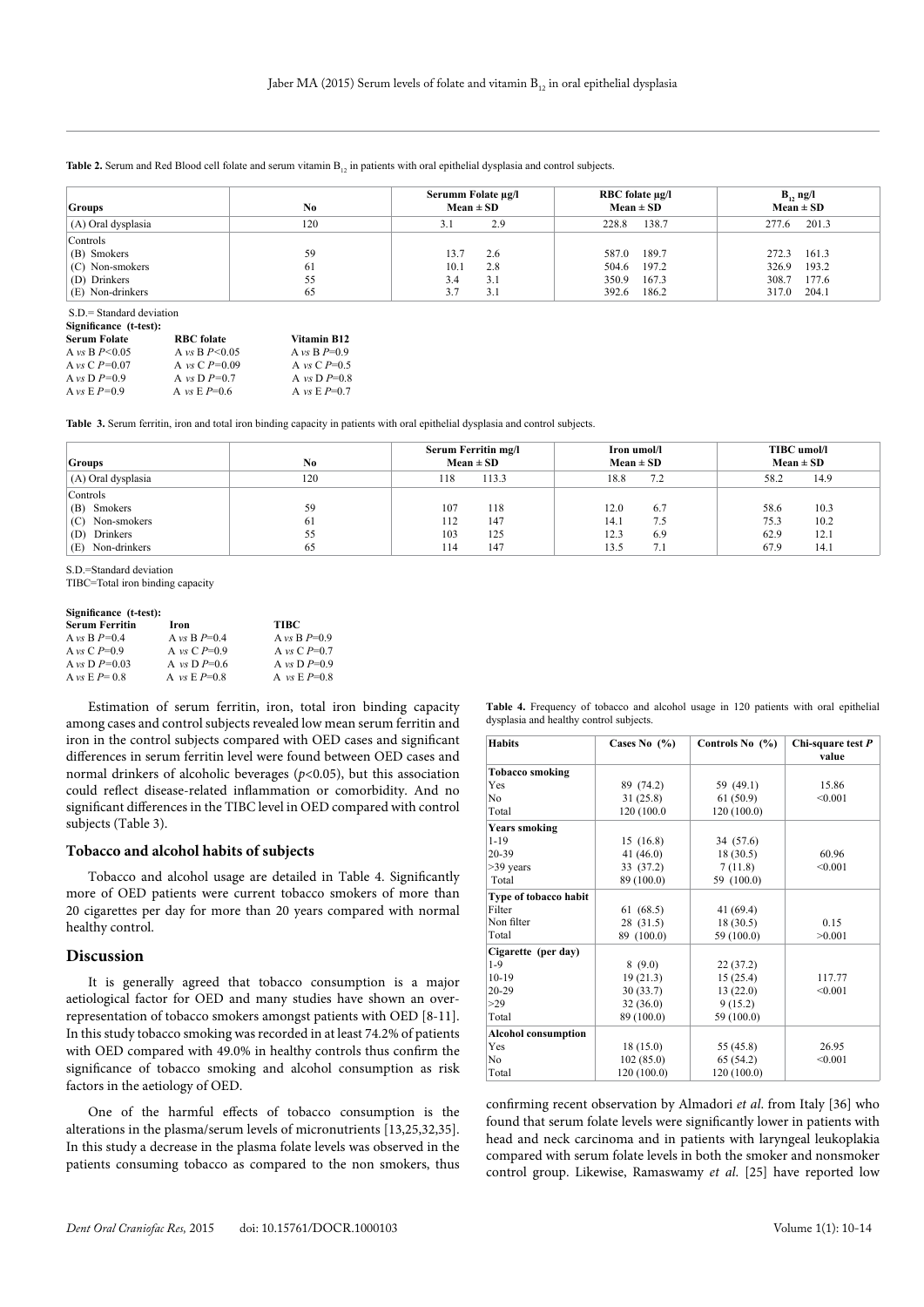levels of vitamin  $B_{12}$  and folate in a group of Indian patients with oral leukoplakia, furthermore, several other investigators have suggested that deficiency of folate enhances development of preneoplastic and neoplastic lesions, which are suppressed by folate supplementation [37]. Low folate level probably does not have an independent role as an initiating factor. Instead, presumably, acts synergistically with other genetic and environmental factors, such as tobacco carcinogens, making cells more susceptible to mutagens and increasing the rate of tumor progression. Some of the carcinogenic substances present in tobacco smoke 'primarily organic nitrites, cyanates, and isocyanates', have been shown to interact with folate and vitamin  $B_{12}$  coenzymes, transforming them into biologically inactive compounds [32,38]. These chemical interactions may have physiological significance is supported by reports of lower circulating folate [39,40] and  $B_{12}$  [41] levels in smokers and the buccal mucosal cells of tobacco smokers were shown to have a decreased concentration of folate [35].

The rationale for folate's possible protection against cancer is based on its roles in DNA synthesis and repairing damaged DNA [42,43]. Folate is involved in DNA methylation, through which it may influence gene stability and expression [43]. The benefits of folate [20,42] cobalamin [20] in reducing the risk of cancer or precancer in epithelial tissues have been reported in the literature.

Eto and Krumdieck [37] in a review of the role of vitamin  $B_{12}$  and folate deficiencies in carcinogenesis, observed that neither deficiency is carcinogenic by itself but that each may increase susceptibility to the action of other carcinogens. A deficiency of folate has also been reported to enhance the expression of endogenous and exogenous oncogenes [23]. It is generally acknowledged that RBC folate levels provide a more accurate indication of long term nutritional status than plasma or serum folate level, which is influenced by recent ingestion of food. The findings of this study provide evidence that inadequate reserve of folate, as reflected in RBC folate contents may enhance the effect of tobacco smoking on OED risk. Furthermore low level of folate was found to be related to an increased risk of epithelial dysplasia or carcinoma-in-situ [44,45]. These nutrients are likely to take the active role in the risk reduction effect.

Vitamin  $B_{12}$  deficiency reportedly has been associated with chromosomal damage to buccal mucosal cells in smokers [46] and vitamin  $B_{12}$  and folate supplementation in the treatment of precancerous lesions like cervical dysplasia and bronchial metaplasia have been reported [42,47]. Nevertheless, in the current study focused on OED, differences in vitamin  $B_{12}$  serum levels between OED patients and healthy control subjects lacked significance.

Serum iron assay alone are of little significance without relating these to total iron binding capacity. Both these values are subject to variability and serum iron levels is also subject to diurnal variation and merely indicate the efficacy of iron transportation within the body to sites of erythropioeisis. The diurnal variation is reported to exceed 50 percent [48]. For this reason, all blood samples were drawn in the morning to provide consistency in interpretation. Low serum iron and TIBC level may indicate anaemia of chronic disease, whereas low serum iron values and an elevated TIBC represent true iron deficiency. A more accurate assay is serum ferritin level, which reflects the level of total body iron stores. In this study serum iron, total iron binding capacity and ferritin levels were all within normal limits among OED cases and the normal healthy control subjects. The biochemical changes in iron deficient epithelium including decrease cytochrome C levels and enzyme depletion have been reported [49]. Occurrence of iron deficiency is known to present in oral cancer.

Haematological abnormalities in oral cancer and precancerous lesions were reported by Khanna and Karjodkar [50], and the abnormalities may be associated with the pathogenesis and progressions of oral cancer and potentially malignant lesions. It has been suggested that mucosal atrophy, increased mitotic activity, and diminished repair capacity are among the major common underlying predisposing factors in oral cancer and potentially malignant lesions [51].

 It is recognised however, that in certain cases other associated deficiencies of essential nutrients and vitamins may arise and complicate the situation [52]. Nutritional factors are of great importance in maintaining the integrity of the oral mucosa [27,53] and thorough haematinic investigation is recommended in the management of potentially malignant oral lesions, particularly in patients in whom these deficiencies are prevalent [54].

These findings support the notion that OED may develop in persons who expose to tobacco smoking and have low folate level. This was a prospective investigation, allowing assessment of serum folate,  $B_{12}$ , and iron status. Clearly, however, more prospective studies are needed to supply the additional pieces of information that will eventually resolve the role, if any, of the vitamins  $B_{12}$ , folate and iron in the etiology of OED. Clinical trials to investigate the effectiveness of supplementation of this micronutrient in reducing the incidence of oral OED and its subsequent malignant transformation may be warranted.

# **Acknowledgment**

I would like to acknowledge the help and contribution of the other doctors and assisting staff.

### **References**

- 1. Hazarey V, Daftary D, Kale A, Warnakulasuriya S (2007) Proceedings of the panel discussion on 'standardized reporting of oral epithelial dysplasia'. *J Oral Maxillofac Pathol* 11: 86-88.
- 2. Jaber MA, Porter SR, Speight P, Eveson JW, Scully C (2003) Oral epithelial dysplasia: clinical characteristics of western European residents. *Oral Oncol* 39: 589-596. [[Crossref\]](http://www.ncbi.nlm.nih.gov/pubmed/12798402)
- 3. Gregg TA, Cowan CG, Kee F (1992) Trends in the relative frequency of histologically diagnosed epithelial dysplasia and intra-oral carcinoma in Northern Ireland, 1975- 1989. *Br Dent J* 173: 234-236. [\[Crossref](http://www.ncbi.nlm.nih.gov/pubmed/1298233)]
- 4. Crissman JD, Zarbo RJ (1989) Dysplasia, in situ carcinoma, and progression to invasive squamous cell carcinoma of the upper aerodigestive tract. *Am J Surg Pathol* 13 Suppl 1: 5-16. [\[Crossref\]](http://www.ncbi.nlm.nih.gov/pubmed/2699168)
- 5. Silverman S Jr, Gorsky M, Lozada F (1984) Oral leukoplakia and malignant transformation. A follow-up study of 257 patients. *Cancer* 53: 563-568. [[Crossref](http://www.ncbi.nlm.nih.gov/pubmed/6537892)]
- 6. Lumerman H, Freedman P, Kerpel S (1995) Oral epithelial dysplasia and the development of invasive squamous cell carcinoma. *Oral Surg Oral Med Oral Pathol Oral Radiol Endod* 79: 321-329. [[Crossref\]](http://www.ncbi.nlm.nih.gov/pubmed/7621010)
- 7. Maserejian NN, Joshipura KJ, Rosner BA, Giovannucci E, Zavras AI (2006) Prospective study of alcohol consumption and risk of oral premalignant lesions in men. *Cancer Epidemiol Biomarkers Prev* 15: 774-781. [[Crossref](http://www.ncbi.nlm.nih.gov/pubmed/16614123)]
- 8. Macigo FG, Mwaniki DL, Guthua SW (1995) The association between oral leukoplakia and use of tobacco, alcohol and khat based on relative risks assessment in Kenya. *Eur J Oral Sci* 103: 268-273. [\[Crossref\]](http://www.ncbi.nlm.nih.gov/pubmed/8521116)
- 9. Jaber MA, Porter SR, Scully C, Gilthorpe MS, Bedi R (1998) The role of alcohol in non-smokers and tobacco in non-drinkers in the aetiology of oral epithelial dysplasia. *Int J Cancer* 77: 333-336. [\[Crossref\]](http://www.ncbi.nlm.nih.gov/pubmed/9663591)
- 10. Jaber MA, Porter SR, Gilthorpe MS, Bedi R, Scully C (1999) Risk factors for oral epithelial dysplasia--the role of smoking and alcohol. *Oral Oncol* 35: 151-156. [[Crossref\]](http://www.ncbi.nlm.nih.gov/pubmed/10435149)
- 11. Kulasegaram R, Downer MC, Jullien JA, Zakrzewska JM, Speight PM (1995) Casecontrol study of oral dysplasia and risk habits among patients of a dental hospital. *Eur J Cancer B Oral Oncol* 31B: 227-231. [\[Crossref\]](http://www.ncbi.nlm.nih.gov/pubmed/7492917)